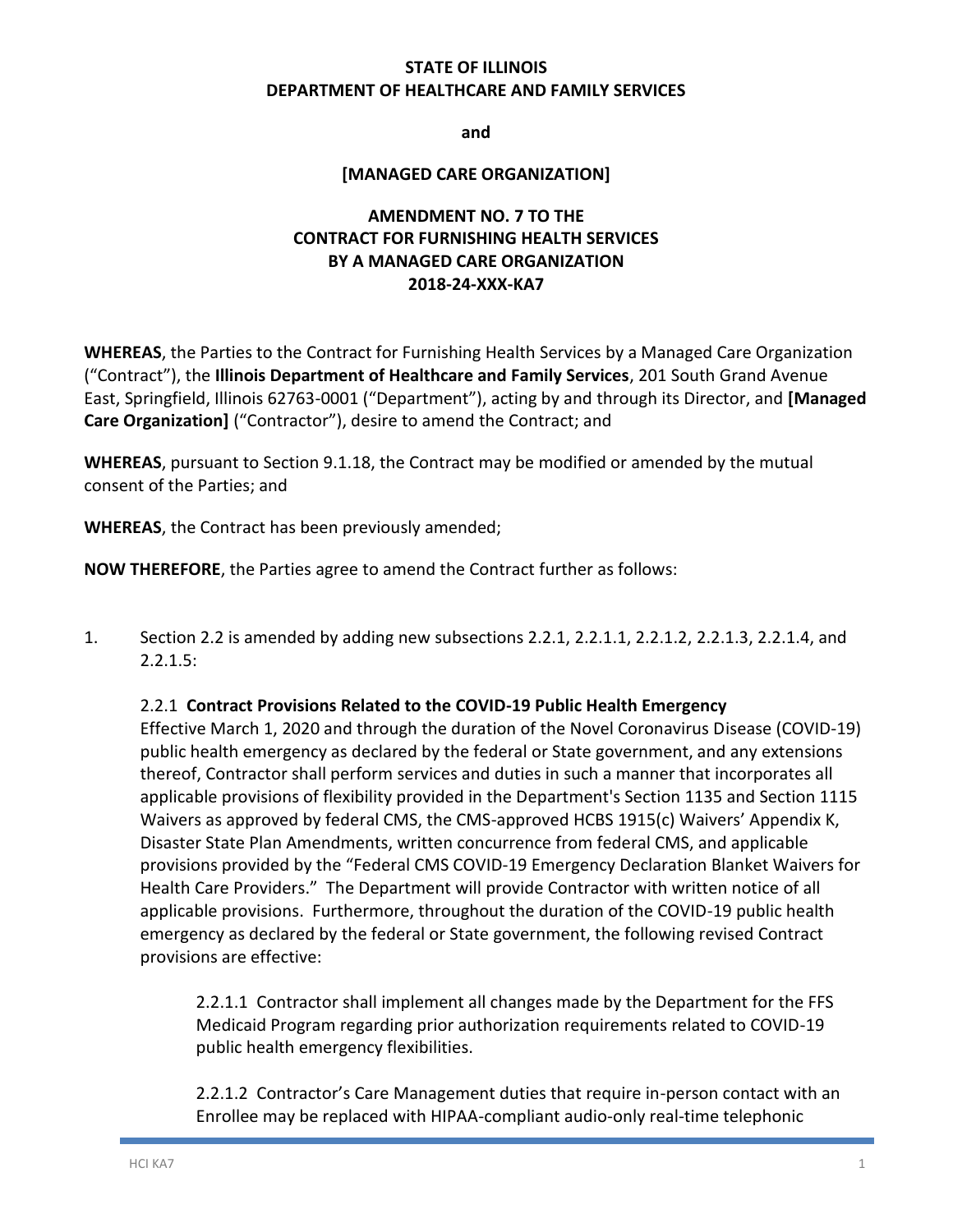interaction, or a virtual real-time visit, either of which must be sufficient in both substance and duration to meet the key components of an in-person contact. These visits can be counted and reported in lieu of in-person contacts on the Department's required monthly Care Management reports.

2.2.1.3 An acceptable form of required signature to finalize an Enrollee's initial or revised IPoC is a verbal agreement by Enrollee that is documented in writing by Contractor.

2.2.1.4 Contractor shall cover Medically Necessary Covered Services provided by a non-Network IMPACT-registered Provider for the diagnosis and treatment of COVID-19. Contractor may not require prior authorization as a condition for payment for such services.

2.2.1.5 Effective May 19, 2020, all Potential Enrollees will be directly enrolled by automatic assignment to an MCO. All such Enrollees will have a ninety (90)–day change period after the Effective Enrollment Date to select another MCO as provided in section 4.10.1.

2. Section 7.9 is amended by deleting and replacing subsection 7.9.1 with the following:

7.9.1 The Department shall apply a withhold, defined as a withhold arrangement under 42 CFR 438.6(a), percentage of total Capitation rates each month. The withheld amount will be one percent (1%) in the first measurement year, one-and-one-half percent (1.5%) in the second measurement year, and two percent (2%) in the third and subsequent measurement years. Contractor may earn a percentage of the aggregate withhold from all MCOs based on its performance with respect to a Department-determined combination of: (i) quality metrics set forth in Attachment XI; (ii) operational and implementation metrics as defined and published on the Department's website. The Department and Contractor will agree to the measures through a counter-signed letter annually. The letter will include any weighting assigned to quality, operational or implementation metrics as it relates to the withhold. In response to the COVID-19 public health emergency, the P4P withhold arrangement as described in this Section 7.9 for the second measurement year (calendar year 2020) is restructured as set forth in Section 7.9.7.

3. Section 7.9 is further amended by adding new subsection 7.9.7:

7.9.7 **Calendar Year 2020 P4P.**The Department will include the amounts normally withheld pursuant to section 7.9 in Contractor's monthly capitation payments for the months of June 2020 through September 2020, and, to the extent initially withheld for the months of January 2020 through May 2020, release those withheld amounts to Contractor. In the place of the quality metrics normally used for earning the withhold under this section, Contractor shall propose initiatives that reinvest the January 2020 through September 2020 released P4P funds in a manner that serves the best interests of their Enrollees and Providers. These initiatives may be based on traditional quality metrics, or, may be based on providing assistance to Enrollees through addressing social determinants of health or other needs during the COVID-19 public health emergency and providing assistance to Providers to maintain access to services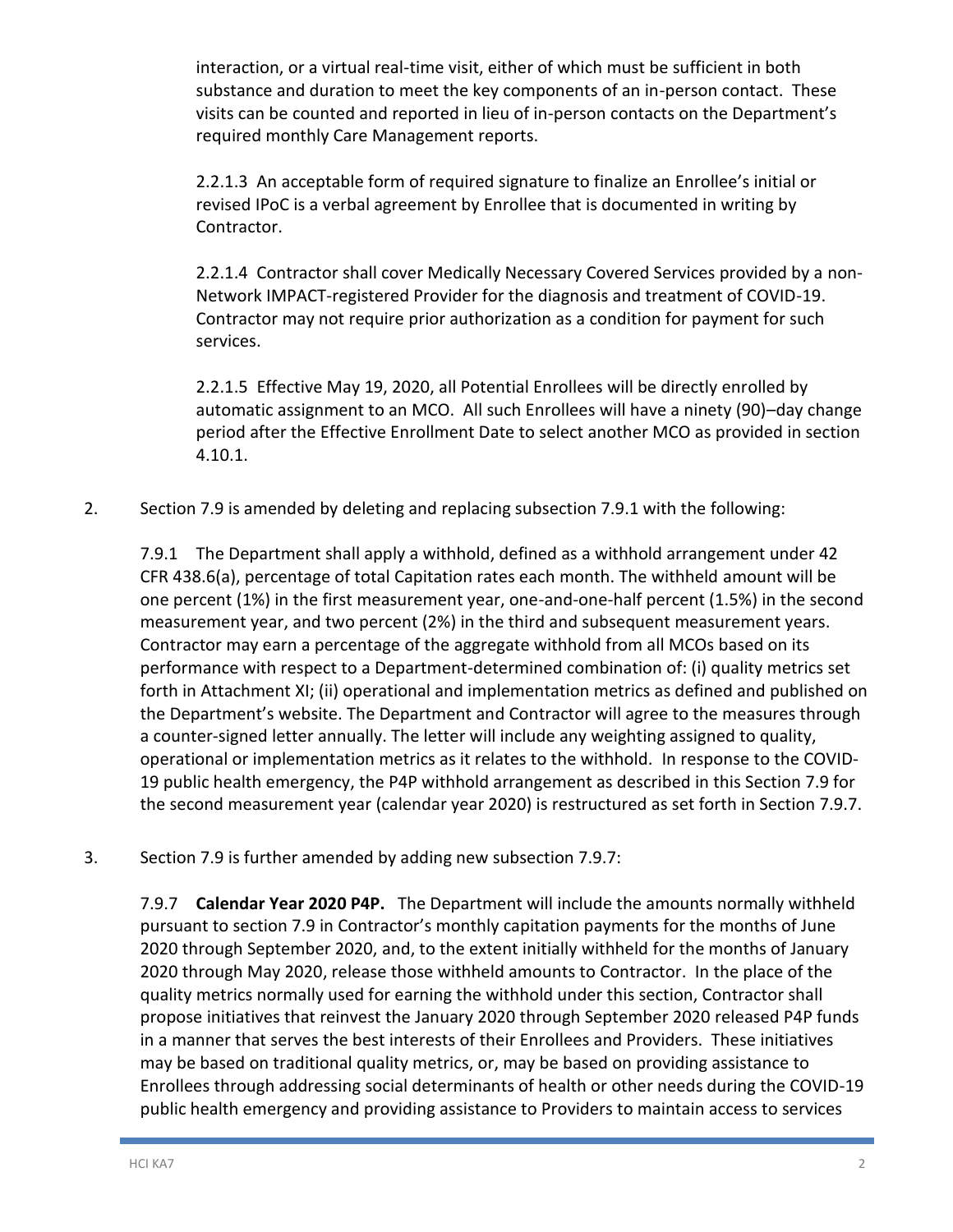during the COVID-19 public health emergency. To be paid the released P4P funds, Contractor's proposal must receive Prior Approval. Contractor shall have the opportunity to adjust its proposal, in writing, and request Department approval on a monthly basis. Contractor shall report monthly on progress towards the proposed reinvestment initiatives on a template approved by the Department. The Department reserves the right to recoup released P4P funds in an amount proportional to the extent Contractor fails to allocate P4P funds as outlined in Contractor's Department-approved proposal, as determined by the Department. For funds withheld the last calendar year quarter, the Department will distribute to Contractor its withhold amount upon confirmation that Contractor has fulfilled its Department-approved proposal. To the extent Contractor does not earn its final withhold amount or has released withhold money recouped, these funds will be, at the option of the Department, distributed in one of the following ways:

7.9.7.1 the funds will be distributed equally to MCOs that fulfilled their Departmentapproved proposals; or

7.9.7.2 the funds will be allocated toward the P4P metrics originally agreed to by the Department and each MCO for calendar year 2020 and distributed based on performance with respect to those metrics as previously contemplated under this Contract.

4. Article VII is amended by adding new section 7.24 and its subsections:

# **7.24 CY2020 RISK CORRIDOR**

The Department shall utilize, for all Enrollees, a risk corridor mechanism that allows Contractor to operate with the understanding that if there are excessive losses or profits as a result of the COVID-19 public health emergency's impact on utilization of Covered Services, the mechanism ensures that Contractor will share the risk of such deviations to a certain degree with the Department.

7.24.1 For the purpose of this risk corridor calculation, benefit expenses include Covered Services and approved in-lieu-of services, as well as non-Covered Services and Provider-based care coordination services approved by the Department as part of Contractor's reinvestment proposal to address needs resulting from the COVID-19 public health emergency. Benefit expenses exclude healthcare quality improvement expenses as defined in 42 CFR 438.8(e)(2). Benefit expenses include incurred but not yet paid expenses, as reported by Contractor within a timeframe and format provided by the Department.

7.24.2 The risk corridor settlement will be calculated for Contractor across all HealthChoice Illinois populations and rating regions combined. The risk corridor ratio is calculated as actual benefit expenses divided by the target benefit expense amount for Contractor.

7.24.3 In the event Contractor's risk corridor ratio is greater than 101%, the Department shall reimburse Contractor the target amount multiplied by: